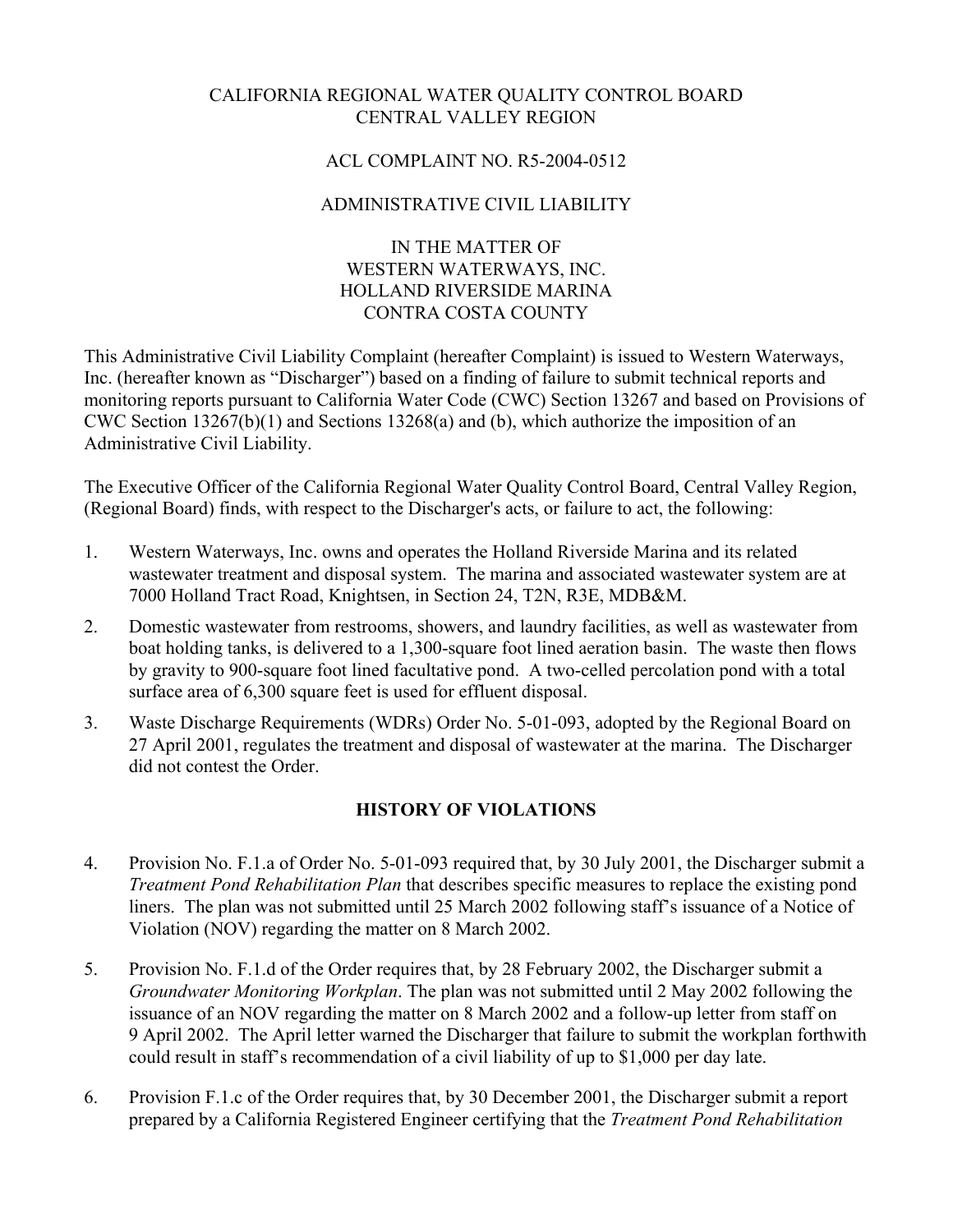*Plan* had been fully implemented. To date, that report has not been submitted. Staff issued two NOVs and sent two additional follow-up letters to the Discharger regarding this matter. The last NOV, issued on 12 September 2002, provided a grace period until 15 November 2002 for submittal of the report, but also clearly warned the Discharger regarding the potential for imposition of a civil liability. The NOV indicated that, if the report were submitted within the grace period, staff would not recommend issuance of a civil liability complaint. No response has been received from the Discharger since issuance of that NOV.

- 7. Provision F.1.e of the Order requires that, by 30 July 2002, the Discharger submit a *Monitoring Well Installation Report.* To date, that report has not been submitted. On 9 May 2002, staff granted an extension of the report due date to 30 August 2002. When that deadline was not met, staff issued an NOV on 12 September 2002, providing a grace period until 15 December 2002 for submittal of the report, but clearly warning the Discharger regarding the potential for imposition of civil liability. The NOV indicated that, if the report was submitted within the grace period, staff would not recommend issuance of a civil liability complaint. No response has been received from the Discharger since issuance of that NOV.
- 8. Monitoring and Reporting Program No. 5-01-093 requires that the Discharger conduct monitoring of the wastewater facility and submit monthly wastewater monitoring reports and quarterly groundwater monitoring reports. Since the adoption of this Order, no monthly monitoring reports have been received. Staff has issued two NOVs and has sent two additional follow-up letters to the Discharger regarding this matter. The last NOV, issued on 12 September 2002, clearly informed the Discharger regarding the potential for imposition of a civil liability, but, still no monitoring reports have been submitted by the Discharger.
- 9. For almost three years, staff has attempted to work with the Discharger, and has allowed additional time for the Discharger to submit the required technical reports and monitoring reports. If the Discharger had complied with the schedule set forth in the WDRs, monthly monitoring reports would have been submitted since July 2001, the pond liners would have been replaced by December 2001, the *Monitoring Well Installation Report* would have been submitted by July 2002, and groundwater monitoring could have commenced during the third quarter of 2002. Instead, the Discharger's failure to submit monthly monitoring reports has prevented staff from evaluating compliance with the flow limits, effluent limits, and pond requirements contained in the WDRs. The Discharger's failure to replace the failing pond liners may have caused or exacerbated groundwater degradation. The Discharger's failure to construct a monitoring network and submit groundwater monitoring reports has prevented staff from evaluating water quality issues and determining whether the Discharger is in compliance with its Groundwater Limitations.

#### **REGULATORY CONSIDERATIONS**

10. By the acts and omissions cited above, the Discharger has violated Provisions of Section 13267 (b)(1) of the California Water Code, which reads, in part, as follows: "….the regional board may require that any person who has discharged, discharges, or is suspected of having discharged or discharging, or who proposes to discharge waste within its region, or any citizen or domiciliary, or political agency or entity of this state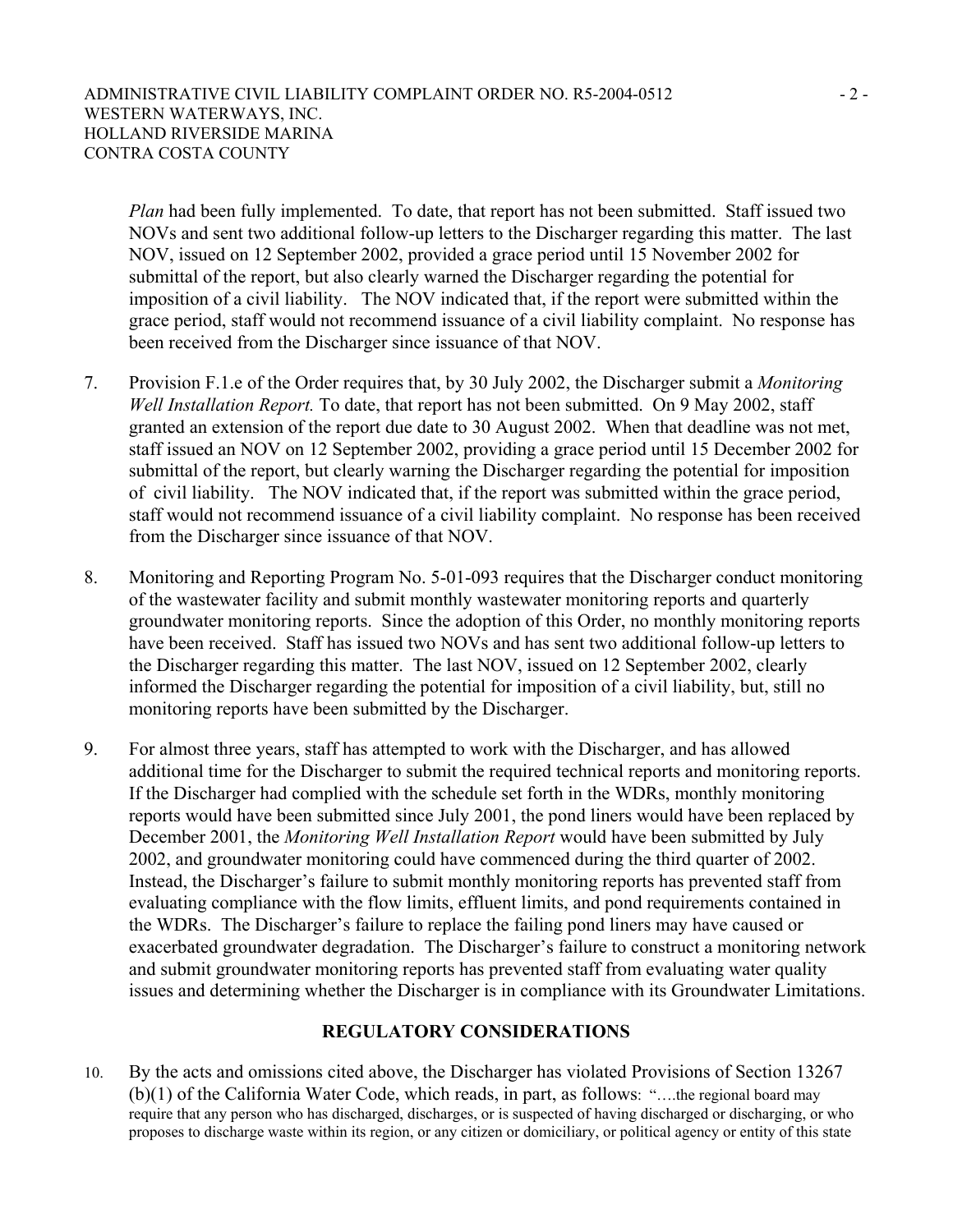#### ADMINISTRATIVE CIVIL LIABILITY COMPLAINT ORDER NO. R5-2004-0512 - 3 -WESTERN WATERWAYS, INC. HOLLAND RIVERSIDE MARINA CONTRA COSTA COUNTY

who has discharged, discharges, or is suspected of having discharged or discharging, or who proposes to discharge waste outside of its region that could affect the quality of waters within its region, shall furnish, under penalty of perjury, technical or monitoring program reports which the regional board requires…."

- 11. Water Code Section 13268 (a) states: "Any person failing or refusing to furnish technical or monitoring program reports as required by subdivision (b) of Section 13267, or failing or refusing to furnish a statement of compliance as required by subdivision (b) of Section 13399.2, or falsifying any information provided therein, is guilty of a misdemeanor and may be liable civilly in accordance with subdivision (b)."
- 12. Water Code Section 13268(b)(1) states: "Civil liability may be administratively imposed by a regional board in accordance with Article 2.5 (commencing with Section 13323) of Chapter 5 for a violation of subdivision (a) in an amount which shall not exceed one thousand dollars (\$1,000) for each day in which the violation occurs."
- 13. Water Code Section 13327 states: "In determining the amount of civil liability, the regional board … shall take into consideration the nature, circumstance, extent, and gravity of the violation or violations, whether the discharge is susceptible to cleanup or abatement, the degree of toxicity of the discharge, and, with respect to the violator, the ability to pay, the effect on ability to continue in business, any voluntary cleanup efforts undertaken, any prior history of violations, the degree of culpability, economic benefit or savings, if any, resulting from the violation, and other matters as justice may require."
- 14. Water Code Section 13268(b)(1) authorizes Administrative Civil Liability not exceeding one thousand dollars (\$1,000) for each day of failure to submit technical reports as required by subdivision (b) of Section 13267. The Discharger has failed to submit 33 monthly monitoring reports, six quarterly groundwater monitoring reports, and two technical reports. As of 27 April 2001, the Discharger has failed to submit the following:
	- a. A report certifying implementation of the *Treatment Pond Rehabilitation Plan* (due on 30 December 2001):
	- b. *Monitoring Well Installation Report* (due on 30 July 2002);
	- c. Thirty-three monthly monitoring reports (due dates shown on Attachment A);
	- d. Six quarterly groundwater monitoring reports (due dates shown on Attachment A).
- 15. As detailed in Attachment A to this Complaint, as of 6 April 2004:
	- a. The *Treatment Pond Rehabilitation Plan* is 828 days late;
	- b. The *Monitoring Well Installation Report* is 616 days late;
	- c. In aggregate, the 33 monthly monitoring reports are a total of 17,244 days late; and
	- d. The six quarterly groundwater monitoring reports are a total of 1,764 days late.
- 16. The maximum liability for this nonsubmittal of these technical reports is twenty million, four hundred fifty two thousand dollars (\$20,452,000). No minimum liability is required to be imposed under Section 13268(b)(1).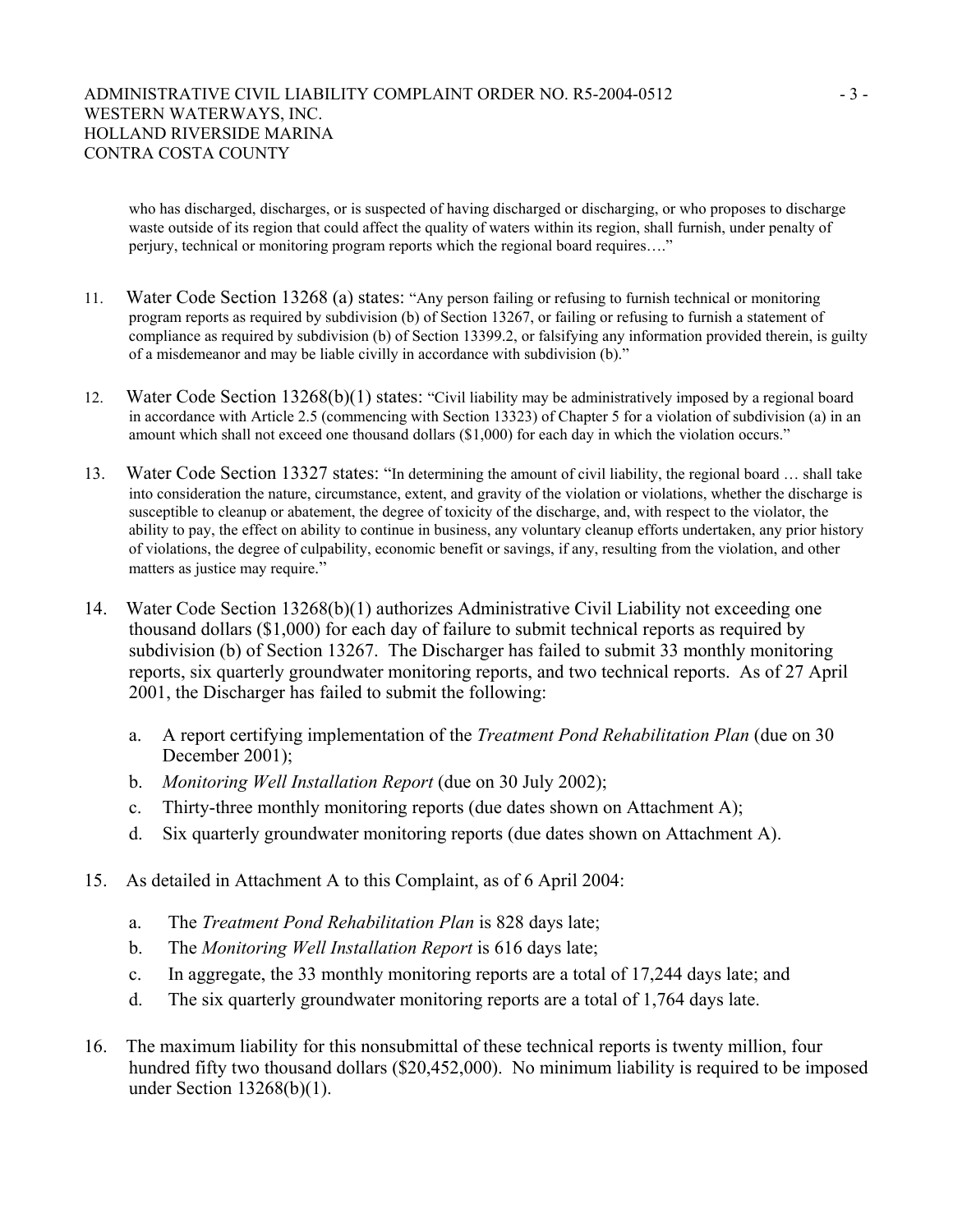17. Issuance of this Complaint is exempt from the provisions of the California Environmental Quality Act (Public Resources Code Section 21000, et. seq.), in accordance with Section 15321 (a)(2), Title 14, of the California Code of Regulations.

## **WESTERN WATERWAYS, INC. IS HEREBY GIVEN NOTICE THAT:**

- 1. The Executive Officer of the Regional Board proposes that the Discharger be assessed Administrative Civil Liability in the amount of forty thousand dollars (\$40,000). The amount of the liability proposed is based upon a review of the factors set forth in Water Code Section 13327 cited in Finding No. 13 above, and includes consideration of the economic benefit or savings resulting from the violations.
- 2. A hearing shall be held on **3/4 June 2004** unless the Discharger agrees to waive the hearing and pay the imposed civil liability in full.
- 3. If a hearing is held, the Regional Board will consider whether to affirm, reject, or modify the proposed Administrative Civil Liability, or whether to refer the matter to the Attorney General for recovery of judicial civil liability.
- 4. In lieu of a hearing, the Discharger may waive the right to a hearing. If you wish to waive the hearing, please sign the enclosed waiver and return it with the full amount of civil liability (in a check made payable to the *State Water Resources Control Board*), to the Regional Board's office at 11020 Sun Center Drive, Rancho Cordova, Sacramento, CA 95670, by **4 May 2004.**

THOMAS R. PINKOS, Executive Officer

(Date)

Attachment: Summary of Maximum Potential ACL Penalty

JRM/ALO: 2 September 2004